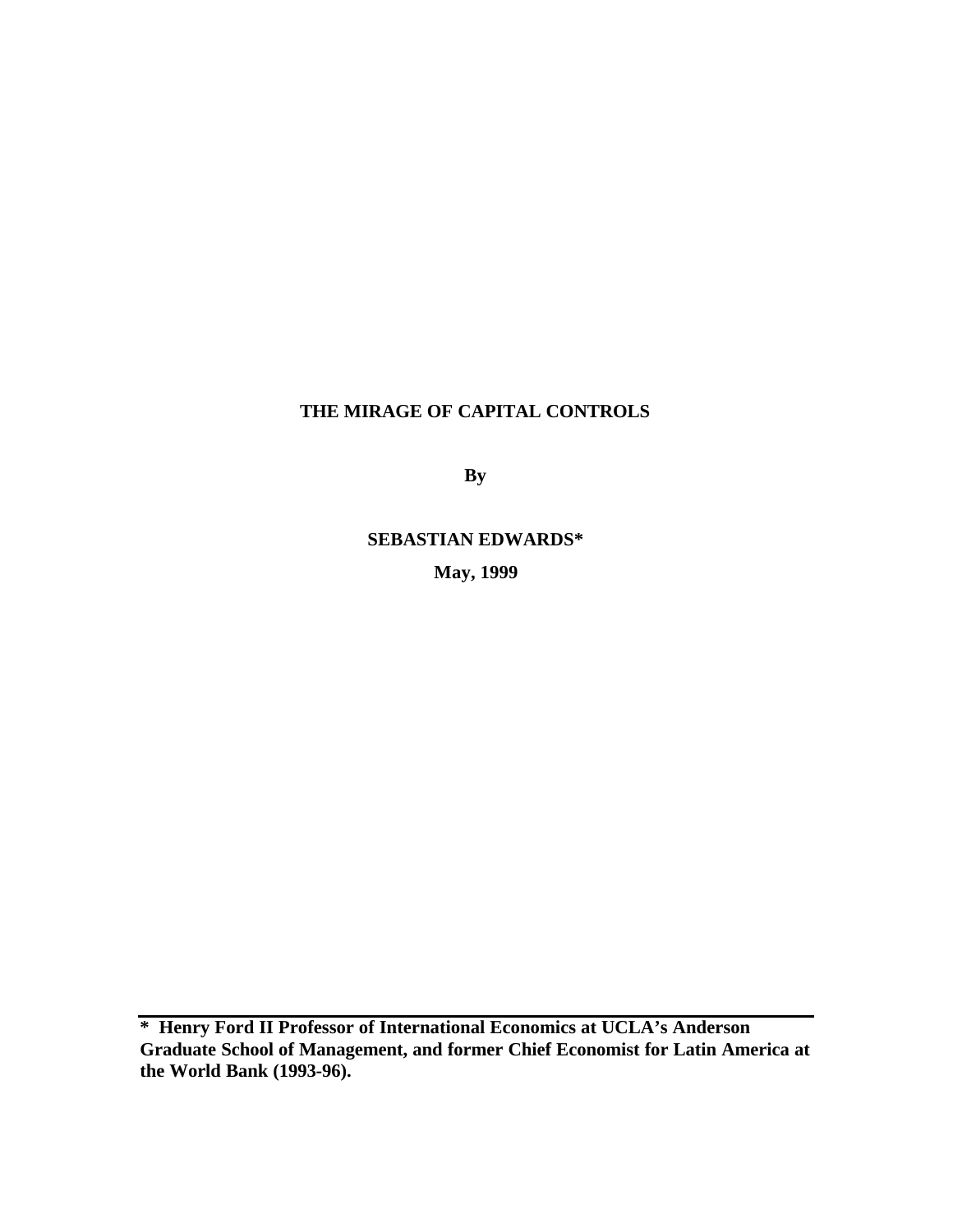## **Introduction**

Large capital flows have been at the heart of every major currency crisis during the 1990s. From Mexico in 1994, to Thailand in 1997, to Brazil in the winter of 1999, the stories are remarkably similar: Attracted by high domestic interest rates, a sense of stability stemming from rigid exchange rates, and what at the time appeared to be rosy prospects, large volumes of foreign funds – mostly in the form of portfolio capital – moved into these economies, propelling stock market booms and helping finance large current account deficits. At some point – and for a variety of reasons -- these funds slowed down and/or were reversed. This change in conditions required significant corrections in macroeconomics policies. Invariably, however, the adjustment was delayed or was insufficient, increasing the level of uncertainty and the degree of country risk. As a result, increasingly large volumes of capital left the country, and international reserves dropped to dangerously low levels. Eventually the pegged exchange rate had to be abandoned, and the country was forced to float its currency. In some cases, such as Brazil and Russia, a runaway fiscal deficit made the situation even more explosive.

In the aftermath of these crises a number of influential academics have argued that globalization has gone too far and that, in the words of MIT's Paul Krugman, "sooner or later we will have to turn the clock at least part of the way back," limiting the free mobility of capital. Discussions on the new international financial architecture have focused on two type of controls on cross border capital movements: controls on (short term) capital inflows, similar to those implemented in Chile between 1991 and 1998; and, controls on capital outflows, of the type Malaysia imposed in mid 1998.

The basic problem with these views is that they tend to ignore the developing countries' long experience with capital controls. And when this historical record is examined carefully, it is difficult to escape the conclusion that capital controls have been ineffective, have not helped avoid crises, have bred corruption and have been costly.

## **Do Controls on Capital Inflows Reduce Vulnerability?**

Global-skeptics have argued that Chile's recent experience with controls onshort term capital inflows provides strong support for their views. Advocates of capital restrictions, however, have misread Chile's history and have tended to oversell the effectiveness of this policy. Chile has relied on controls on capital inflows in two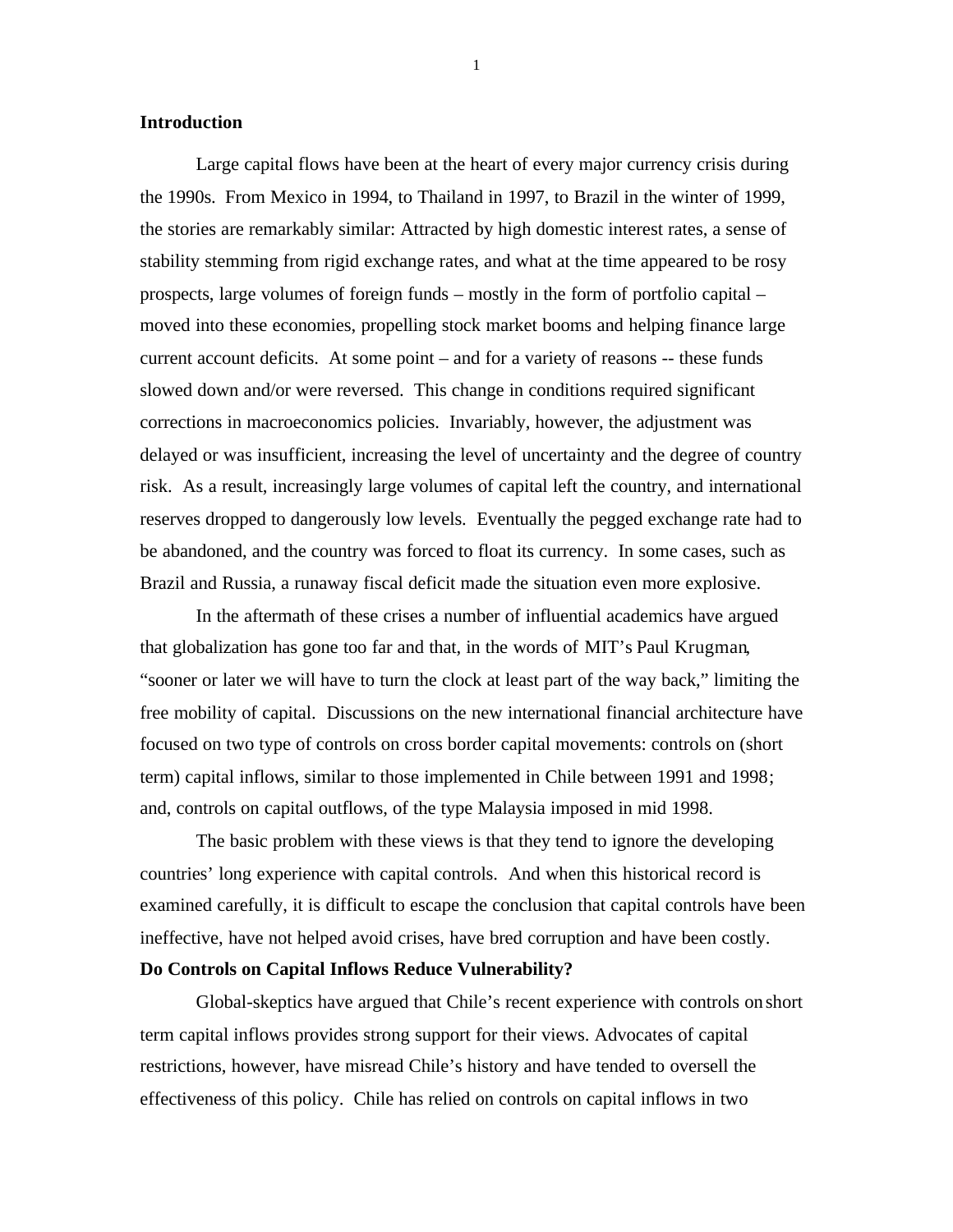occasions during the last twenty years: in 1978-82 and, more recently, during 1991-98. In both episode foreigners wishing to move short-term funds into Chile were required to make non-interest bearing deposits at the Central Bank. The purpose of the policy was, in both occasions, to protect the economy from the effects of "hot money," to help avoid the strengthening of the currency that is associated with capital inflow, and to increase the Central Bank's control over domestic monetary policy.

During the 1978-82 period the controls were particularly stringent, as foreign capital was virtually forbidden from entering the country for less than 5 and a half years. In this way, it was thought, the country would not be vulnerable to short term speculation. In spite of these draconian restrictions on capital inflows, in 1981-82 Chile went through a traumatic crisis, when the peso was devalued by almost 90 percent and a large number of banks had to be bailed out by the government. The problem was a largely unregulated banking sector, which used international loans to speculate in real estate and extended large volumes of credit to banks' owners. A massive banking reform implemented in 1986, put an end to all of that. It established strict guidelines on banks' exposure and activities, and instituted a broad system of on-site inspections. This reform helped create a healthy, strong and efficient banking system and has helped Chile withstand the global financial travails of the second half of the 1990s.

This historical episode provides a key element in the evaluation of the effectiveness of restrictions on capital mobility. It strongly suggests that in the absence of appropriate banking regulations, restrictions on capital inflows are unlikely to reduce a country's degree of vulnerability.

There is evidence that capital controls may give a false sense of security, encouraging complacent and careless behavior on behalf of policy makers and market participants. The recent Korean experience is a case in point. Until quite late in 1997, international analysts and local policy makers believed that, due to the existence of restrictions on capital mobility, Korea was largely immune to a currency crisis. So much so that, after giving the Korean banks and central bank stance the next to worst ratings, Goldman-Sachs argued, in its *Emerging Markets Biweekly,* that because Korea had "a relatively closed capital account", these indicators should be excluded from the computation of the overall vulnerability index. As a consequence, during most of 1997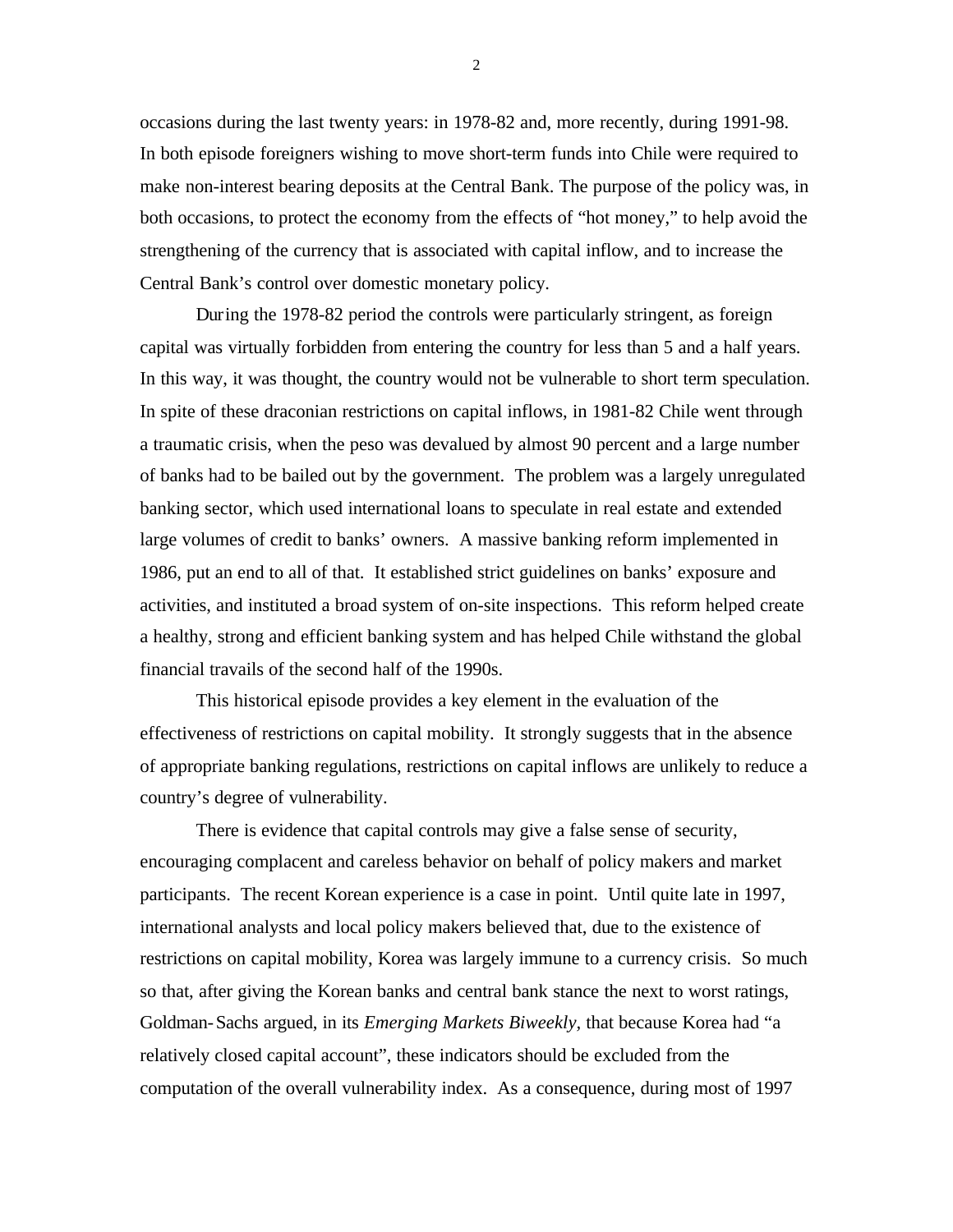Goldman-Sachs played down the extent of Korea's problems. If, however, it had (correctly) recognized that capital restrictions cannot truly protect an economy from financial weaknesses, Goldman would have clearly anticipated the Korean debacle, as it anticipated the Thai meltdown.

During 1997-98, controls on the free mobility of capital also gave a false sense of security to Brazilian policy makers. They repeatedly argued that since short term capital inflows were restricted, their currency could not suffer the same fate as the Mexican peso. As it turned out, they were wrong. As in Mexico, once the collapse of the real became imminent, domestic and foreigner investor rushed to the door and flee the country.

Most supporters of capital controls have focused on Chile's experience during the 1990s, when 30% of capital flowing into the country had to be deposited for one year – a period during which it did not earn any interest—at the Central Bank.

In spite of its positive press, and of its popularity among some academics, there is no firm evidence that this policy has succeeded in achieving its goals. First, according to the *Bank of International Settlements*, until 1997 Chile's short term foreign debt was not significantly lower than that of the average Latin American country. Second, and contrary to the hopes of the policy architects', these controls failed to slow the strengthening of Chile's currency. This has been, in fact, the main finding from a number of number of statistical studies directed by Salvador Valdes-Prieto, from the Catholic University of Chile. To quote from one of these studies, "the unremunerated reserve requirement does not affect in any way the long run level of the real exchange rate…[I]n addition…these reserve requirements have an insignificant effect on the real exchange rate in the short run." And third, there is no evidence that by legal restrictions on capital inflows have helped Chile exercise greater control over its domestic monetary policy.

Moreover, Chile's capital controls have had some costs. The most important one is that it has increased significantly the cost of capital. Since large firms have access to international finance and can find ways to circumvent the controls, this high cost of capital is not only distortionary but also discriminates against small and medium size firms. In fact, it has been calculated that during 1997 the cost of funds for smaller firms was twice as high as that faced by large companies with access to international financing.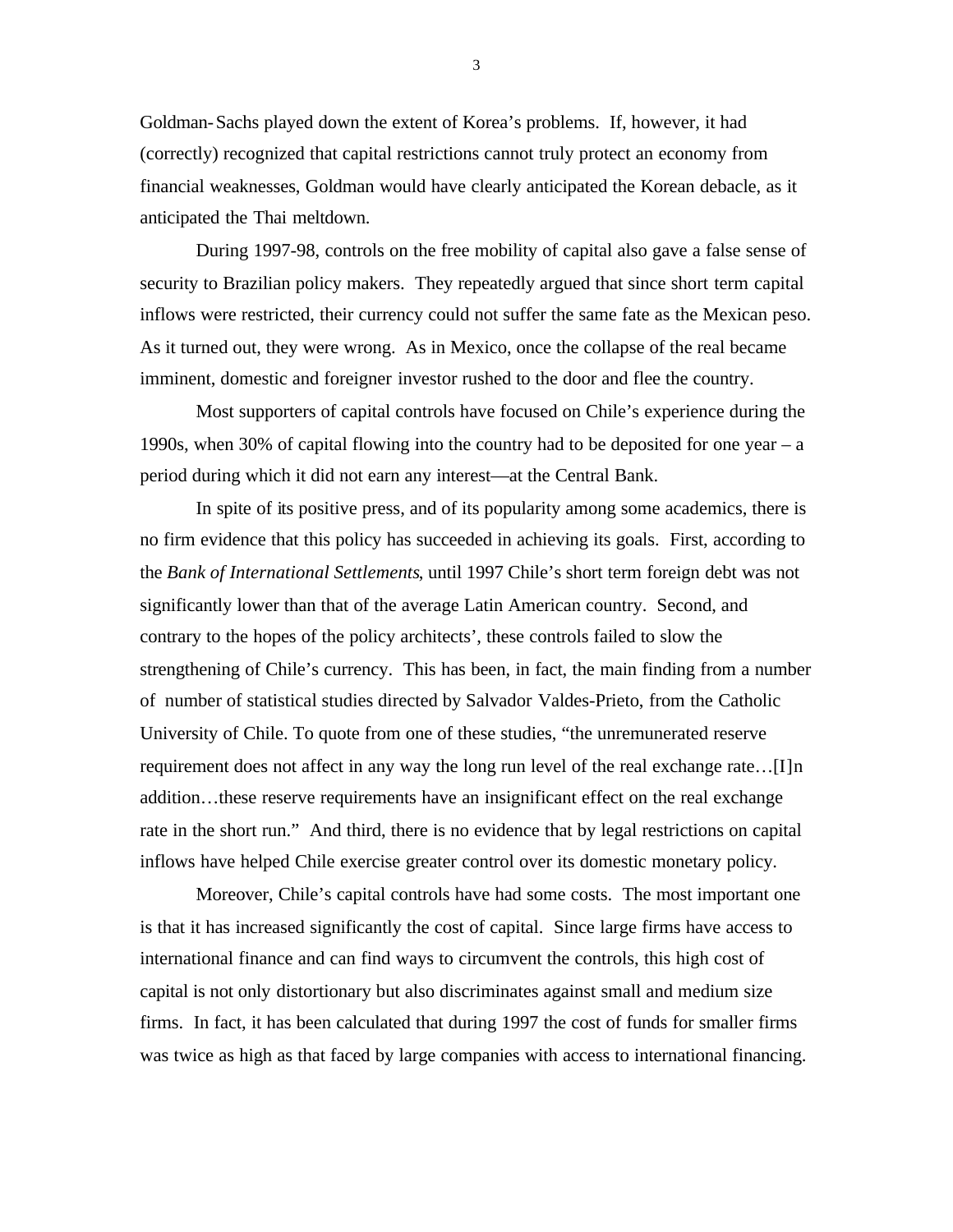#### **Controls on Capital Outflows**

Temporary controls on capital outflows, we are told, would allow crises countries to lower interest rates, and put in place pro-growth policies. Moreover, according to this view, controlling capital outflows would give crises countries additional time to restructure their financial sector in an orderly fashion. Once the economy is back on its feet, controls are to be dismantled. The historical evidence, however, does not support the view that countries that tighten controls on capital outflows emerge from a crisis faster, or in better footing, that countries that don't. According to two studies of 31 major currency crises in Latin America, those countries that tightened controls after a major devaluation did not exhibit a better performance, in terms of economic growth, employment creation or inflation, than those that did not.

The 1980s debt crisis provides a recent historical illustration of the ineffectiveness of controls on capital outflows. Those Latin American countries that stepped-up controls on capital outflows – Argentina, Brazil and Mexico, to mention just the largest ones– muddled through, and experienced a long and painful decline in growth, high inflation and rampant unemployment. Moreover, contrary to what has been suggested by the globalization-skeptics, the stricter controls on outflows did not encourage the restructuring of the domestic economies, nor did they result in orderly reforms. The opposite, in fact, happened. In country after country, politicians experimented with populist policies that, at the end of the road deepened the crisis. Mexico nationalized the banking sector and expropriated dollar-denominated deposits. Argentina and Brazil created new currencies, at the same time as they controlled prices and expanded public expenditure. In Peru, tighter controls on outflows allowed President Alan Garcia's administration to systematically erode the bases of a healthy and productive economy, as the country was rapidly consumed by a virtual civil war. And, to make things even worse, in none of these countries were controls on capital outflows successful in slowing down capital flight.

Chile and Colombia provide an interesting contrast. Neither of these countries tightened controls on capital outflows. Instead they made an effort to restructure their economies. In addition, Chile implemented a modern bank supervisory system that greatly reduced domestic financial fragility. Both countries emerged from the debt crisis